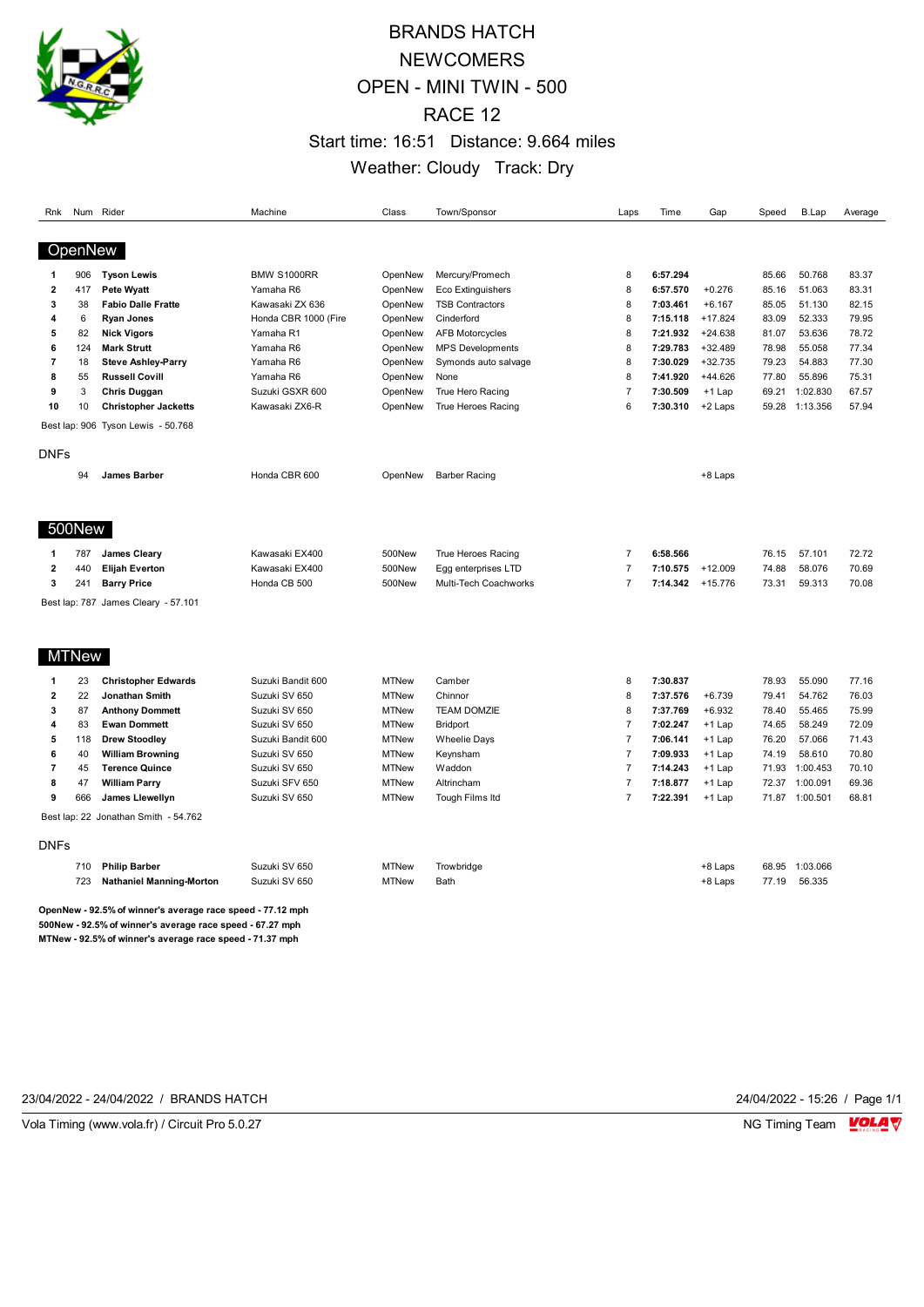

Lap Time

**START** 

 **55.465** 55.811 56.495 56.757 56.167 56.349 FINISH 56.796

**Barry Price** 

START

 **1:02.831 1:00.616 59.313** 59.710 59.856 FINISH 1:00.148

Chris Duggan

**START** 

 **1:03.884 1:03.362** 1:04.532 **1:03.148 1:02.865** FINISH **1:02.830**

Anthony Dommett

# BRANDS HATCH **NEWCOMERS** OPEN - MINI TWIN - 500 RACE 12 LAP TIMES

| Lap           | Time   |  |  |
|---------------|--------|--|--|
|               |        |  |  |
| 1             |        |  |  |
| 2             | 55.234 |  |  |
| 3             | 55.090 |  |  |
| 4             | 55 120 |  |  |
| 5             | 55.540 |  |  |
| 6             | 55.655 |  |  |
| 7             | 55 945 |  |  |
| <b>FINISH</b> |        |  |  |
| 8             | 55 206 |  |  |

|                | <b>Christopher Jacketts</b> |  |
|----------------|-----------------------------|--|
|                |                             |  |
|                | <b>START</b>                |  |
| 1              |                             |  |
| $\overline{2}$ | 1:13.356                    |  |
| 3              | 1:13.657                    |  |
| $\overline{4}$ | 1:15.806                    |  |
| 5              | 1:14.028                    |  |
|                | <b>FINISH</b>               |  |
| 6              | 1:13.958                    |  |
|                |                             |  |
|                |                             |  |
|                | <b>Drew Stoodley</b>        |  |
|                |                             |  |
|                | <b>START</b>                |  |
| 1              |                             |  |
| $\overline{2}$ | 1:03.061                    |  |
| 3              | 1:00.772                    |  |
| $\overline{4}$ |                             |  |
| 5              | 57.509                      |  |
| 6              | 58.481<br>57.677            |  |
|                | <b>FINISH</b>               |  |
| 7              | 57.066                      |  |
|                |                             |  |
|                |                             |  |
|                |                             |  |
|                | Elijah Everton              |  |
|                |                             |  |
|                | <b>START</b>                |  |
| 1              |                             |  |
| $\overline{c}$ | 1:02.323                    |  |

 **59.806 58.730** 59.252

| Lap           | Time    |  |  |  |
|---------------|---------|--|--|--|
| 6             | 1:00211 |  |  |  |
| <b>FINISH</b> |         |  |  |  |
|               | 58.076  |  |  |  |

## Ewan Dommett

| <b>START</b>  |        |  |  |  |  |
|---------------|--------|--|--|--|--|
| 1             |        |  |  |  |  |
| 2             | 59.158 |  |  |  |  |
| 3             | 59.811 |  |  |  |  |
| 4             | 59.191 |  |  |  |  |
| 5             | 59.417 |  |  |  |  |
| 6             | 59.395 |  |  |  |  |
| <b>FINISH</b> |        |  |  |  |  |
|               | 58.249 |  |  |  |  |

### Fabio Dalle Fratte

|               | <b>START</b> |  |  |  |
|---------------|--------------|--|--|--|
| 1             |              |  |  |  |
| 2             | 51.130       |  |  |  |
| 3             | 51 385       |  |  |  |
| 4             | 51 352       |  |  |  |
| 5             | 51 968       |  |  |  |
| 6             | 53 711       |  |  |  |
| 7             | 53.381       |  |  |  |
| <b>FINISH</b> |              |  |  |  |
| 8             | 52 635       |  |  |  |

| James Barber  |
|---------------|
| <b>START</b>  |
| 1             |
| <b>FINISH</b> |
|               |
| James Cleary  |
| <b>START</b>  |

23/04/2022 - 24/04/2022 / BRANDS HATCH 23/04/2022 - 17:18 / Page 1/3

Vola Timing (www.vola.fr) / Circuit Pro 5.0.27 **NG Timing Team MOLA View Area** NG Timing Team MOLA View Area NG Timing Team MOLA View Area NG Timing Team MOLA View Area NG Timing Team MOLA View Area NG Timing Team MOLA Vie

Christopher Edwards

**START**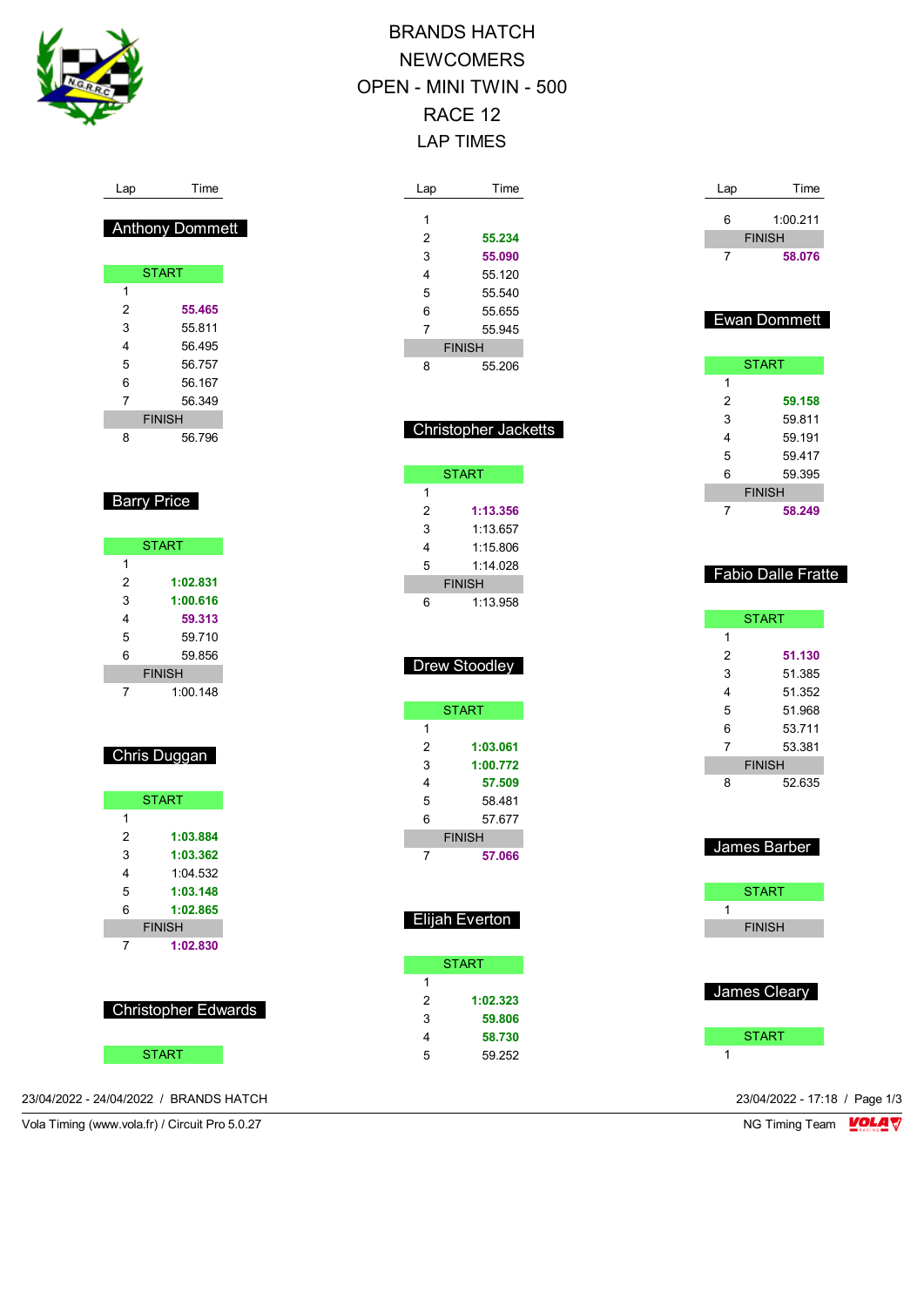BRANDS HATCH NEWCOMERS OPEN - MINI TWIN - 500 RACE 12 LAP TIMES

| Lap           | Time   |  |  |
|---------------|--------|--|--|
|               |        |  |  |
| 2             | 58.660 |  |  |
| 3             | 57.101 |  |  |
| 4             | 58.161 |  |  |
| 5             | 58.105 |  |  |
| 6             | 58.301 |  |  |
| <b>FINISH</b> |        |  |  |
|               | 57483  |  |  |

#### James Llewellyn

| <b>START</b>  |          |  |  |  |  |
|---------------|----------|--|--|--|--|
| 1             |          |  |  |  |  |
| 2             | 1:02.772 |  |  |  |  |
| 3             | 1:03:142 |  |  |  |  |
| 4             | 1:01.802 |  |  |  |  |
| 5             | 1:01.298 |  |  |  |  |
| 6             | 1:00.501 |  |  |  |  |
| <b>FINISH</b> |          |  |  |  |  |
|               | 1:00.755 |  |  |  |  |

#### Jonathan Smith

|               | <b>START</b> |  |  |  |
|---------------|--------------|--|--|--|
| 1             |              |  |  |  |
| 2             | 56.661       |  |  |  |
| 3             | 55.672       |  |  |  |
| 4             | 55 950       |  |  |  |
| 5             | 57 096       |  |  |  |
| 6             | 55.689       |  |  |  |
| 7             | 54.762       |  |  |  |
| <b>FINISH</b> |              |  |  |  |
| 8             | 54 940       |  |  |  |

## **Mark Strutt**

|               | <b>START</b> |  |  |  |
|---------------|--------------|--|--|--|
| 1             |              |  |  |  |
| 2             | 55.412       |  |  |  |
| 3             | 55.071       |  |  |  |
| 4             | 55.058       |  |  |  |
| 5             | 55 390       |  |  |  |
| 6             | 55.778       |  |  |  |
| 7             | 55 595       |  |  |  |
| <b>FINISH</b> |              |  |  |  |
| Զ             | 55.602       |  |  |  |

#### Nathaniel Manning-Morton

| START |  |
|-------|--|
|       |  |

| Time          |  |  |
|---------------|--|--|
|               |  |  |
| 57.610        |  |  |
| 56.693        |  |  |
| 56.335        |  |  |
| 57.399        |  |  |
| 56.840        |  |  |
| 56.472        |  |  |
| <b>FINISH</b> |  |  |
|               |  |  |

### Nick Vigors

| <b>START</b>  |        |  |
|---------------|--------|--|
| 1             |        |  |
| 2             | 55.377 |  |
| 3             | 55.024 |  |
| 4             | 54.445 |  |
| 5             | 53.798 |  |
| 6             | 53.818 |  |
| 7             | 53.636 |  |
| <b>FINISH</b> |        |  |
| ጸ             | 53.832 |  |

### Pete Wyatt

| <b>START</b>  |        |
|---------------|--------|
| 1             |        |
| 2             | 51.255 |
| 3             | 51.063 |
| 4             | 51.159 |
| 5             | 51 131 |
| 6             | 51.839 |
| 7             | 52.299 |
| <b>FINISH</b> |        |
| Զ             | 51 457 |

## Philip Barber

|               | <b>START</b> |  |
|---------------|--------------|--|
|               |              |  |
| 2             | 1:03.963     |  |
| 3             | 1:03.066     |  |
| <b>FINISH</b> |              |  |

### Russell Covill

|   | START  |
|---|--------|
| 1 |        |
| 2 | 58.752 |
| 3 | 55.896 |
| 4 | 56.088 |
| 5 | 57.000 |

| Lap | Time          |
|-----|---------------|
| 6   | 56.480        |
| 7   | 56.474        |
|     | <b>FINISH</b> |
| ጸ   | 56.019        |

## Ryan Jones

| <b>START</b>  |        |
|---------------|--------|
| 1             |        |
| 2             | 52.617 |
| 3             | 52.333 |
| 4             | 53 349 |
| 5             | 53488  |
| 6             | 53.740 |
| 7             | 54 064 |
| <b>FINISH</b> |        |
| 8             | 54.582 |

### **Steve Ashley-Parry**

| <b>START</b>  |        |
|---------------|--------|
| 1             |        |
| 2             | 55.316 |
| 3             | 55.067 |
| 4             | 54.985 |
| 5             | 56 269 |
| 6             | 56.246 |
| 7             | 55.908 |
| <b>FINISH</b> |        |
| 8             | 54.883 |

### Terence Quince

| <b>START</b>  |          |
|---------------|----------|
| 1             |          |
| 2             | 1:01.126 |
| 3             | 1:00.531 |
| 4             | 1:00.453 |
| 5             | 1:00.521 |
| 6             | 1.02471  |
| <b>FINISH</b> |          |
|               | 1:01.012 |

### Tyson Lewis

| <b>START</b> |
|--------------|
|              |
| 51.057       |
| 50.768       |
| 50.876       |
|              |

23/04/2022 - 24/04/2022 / BRANDS HATCH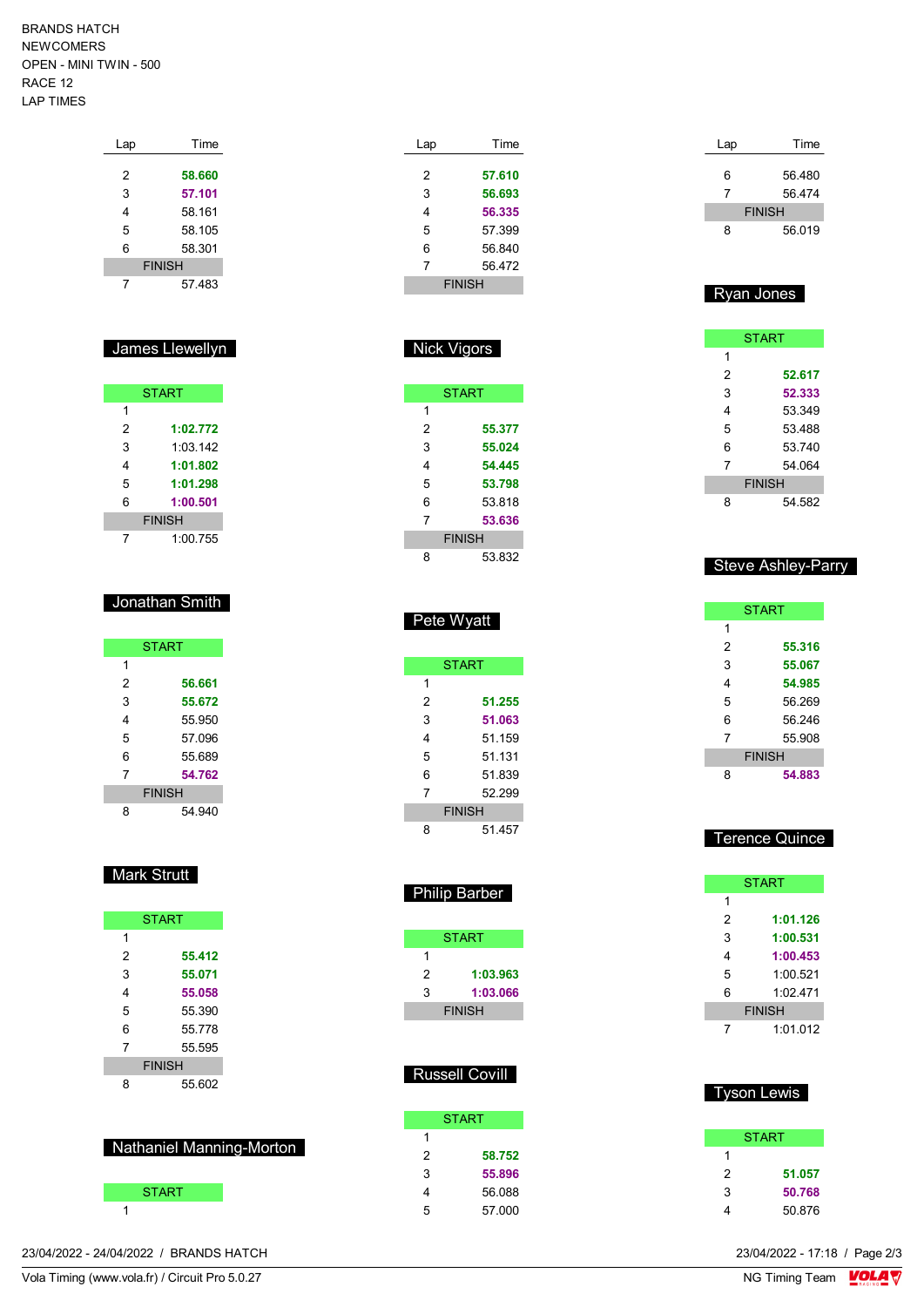BRANDS HATCH NEWCOMERS OPEN - MINI TWIN - 500 RACE 12 LAP TIMES

| Lap           | Time   |
|---------------|--------|
|               |        |
| 5             | 51.835 |
| 6             | 52.534 |
| 7             | 52 283 |
| <b>FINISH</b> |        |
| ጸ             | 51.509 |

### William Browning

|               | <b>START</b> |  |
|---------------|--------------|--|
| 1             |              |  |
| 2             | 1:02.597     |  |
| 3             | 59.818       |  |
| 4             | 59.011       |  |
| 5             | 59.247       |  |
| 6             | 59.317       |  |
| <b>FINISH</b> |              |  |
|               | 58.610       |  |

# William Parry

| <b>START</b>  |          |  |  |  |  |  |  |  |  |
|---------------|----------|--|--|--|--|--|--|--|--|
| 1             |          |  |  |  |  |  |  |  |  |
| 2             | 1:03.384 |  |  |  |  |  |  |  |  |
| 3             | 1:03.211 |  |  |  |  |  |  |  |  |
| 4             | 1:00.421 |  |  |  |  |  |  |  |  |
| 5             | 1:00.334 |  |  |  |  |  |  |  |  |
| 6             | 1:00.091 |  |  |  |  |  |  |  |  |
| <b>FINISH</b> |          |  |  |  |  |  |  |  |  |
|               | 1:00.335 |  |  |  |  |  |  |  |  |